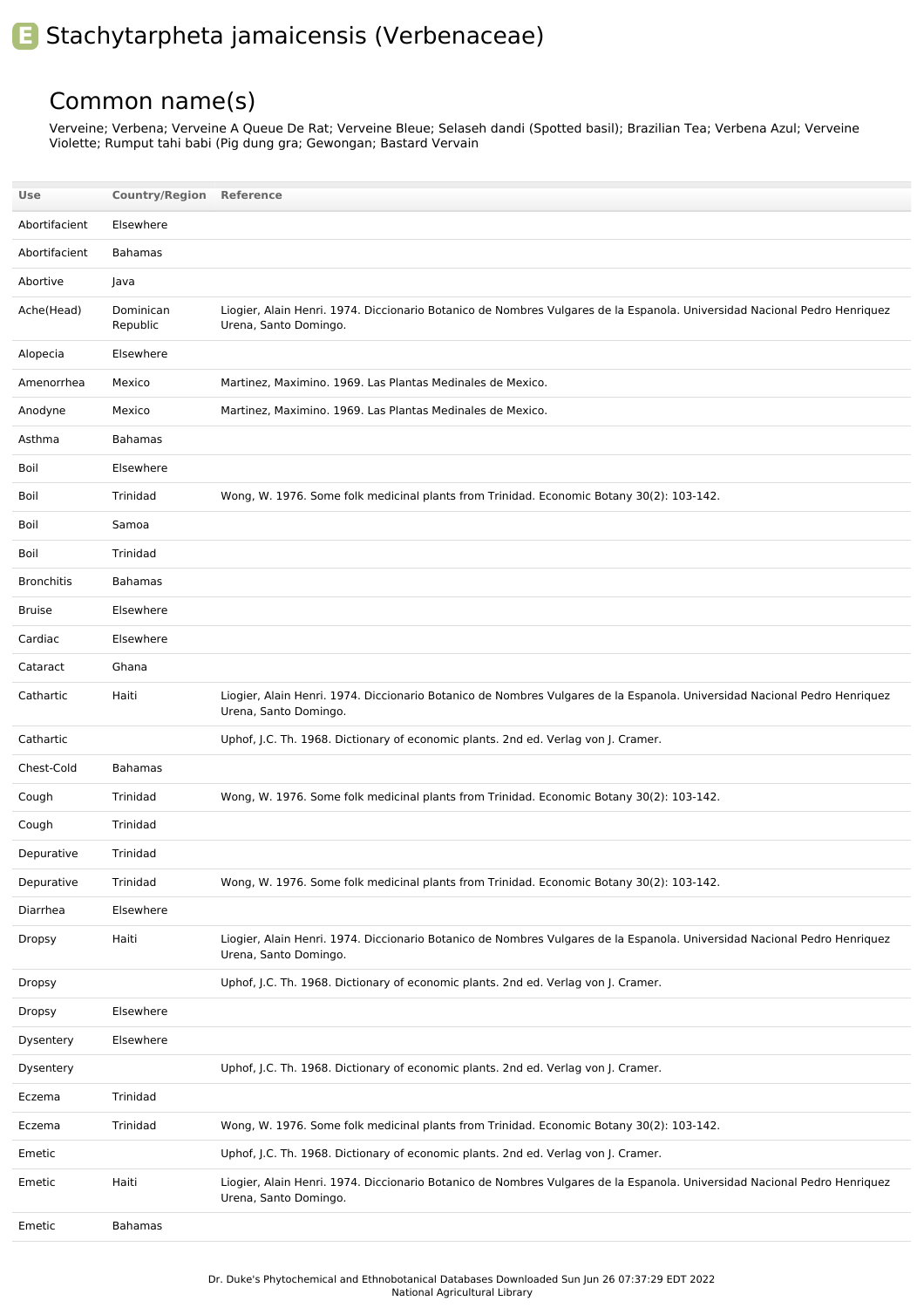| Use                   | <b>Country/Region Reference</b> |                                                                                                                                                    |
|-----------------------|---------------------------------|----------------------------------------------------------------------------------------------------------------------------------------------------|
| Emmenagogue Elsewhere |                                 |                                                                                                                                                    |
| Emmenagogue           |                                 | Uphof, J.C. Th. 1968. Dictionary of economic plants. 2nd ed. Verlag von J. Cramer.                                                                 |
| Emmenagogue Haiti     |                                 |                                                                                                                                                    |
| Erysipelas            |                                 | Uphof, J.C. Th. 1968. Dictionary of economic plants. 2nd ed. Verlag von J. Cramer.                                                                 |
| Erysipelas            | Elsewhere                       |                                                                                                                                                    |
| Erysipelas            | Haiti                           | Liogier, Alain Henri. 1974. Diccionario Botanico de Nombres Vulgares de la Espanola. Universidad Nacional Pedro Henriquez<br>Urena, Santo Domingo. |
| Fever                 | Elsewhere                       |                                                                                                                                                    |
| Fever                 | Elsewhere                       |                                                                                                                                                    |
| Fever                 | Trinidad                        | Wong, W. 1976. Some folk medicinal plants from Trinidad. Economic Botany 30(2): 103-142.                                                           |
| Fever                 | Trinidad                        |                                                                                                                                                    |
| Flu                   | Trinidad                        | Wong, W. 1976. Some folk medicinal plants from Trinidad. Economic Botany 30(2): 103-142.                                                           |
| Flu                   | Trinidad                        |                                                                                                                                                    |
| Gonorrhea             | Mexico                          | Martinez, Maximino. 1969. Las Plantas Medinales de Mexico.                                                                                         |
| Inflammation          | Elsewhere                       |                                                                                                                                                    |
| Itch                  | <b>Bahamas</b>                  |                                                                                                                                                    |
| Lactogogue            | Trinidad                        |                                                                                                                                                    |
| Lactogogue            | Trinidad                        | Wong, W. 1976. Some folk medicinal plants from Trinidad. Economic Botany 30(2): 103-142.                                                           |
| Malaria               | Johore                          |                                                                                                                                                    |
| Nausea                | India                           |                                                                                                                                                    |
| Nerves                | Mexico                          | Martinez, Maximino. 1969. Las Plantas Medinales de Mexico.                                                                                         |
| Nerves                | Haiti                           | Liogier, Alain Henri. 1974. Diccionario Botanico de Nombres Vulgares de la Espanola. Universidad Nacional Pedro Henriquez<br>Urena, Santo Domingo. |
| Poison                | Elsewhere                       |                                                                                                                                                    |
| Pressor               | Elsewhere                       |                                                                                                                                                    |
| Puerperium            | <b>Bahamas</b>                  |                                                                                                                                                    |
| Purgative             | Trinidad                        | Wong, W. 1976. Some folk medicinal plants from Trinidad. Economic Botany 30(2): 103-142.                                                           |
| Purgative             | Trinidad                        |                                                                                                                                                    |
| Rash                  | Trinidad                        | Wong, W. 1976. Some folk medicinal plants from Trinidad. Economic Botany 30(2): 103-142.                                                           |
| Rash                  | Trinidad                        |                                                                                                                                                    |
| Rectitis              | Trinidad                        | Wong, W. 1976. Some folk medicinal plants from Trinidad. Economic Botany 30(2): 103-142.                                                           |
| Rectitis              | Trinidad                        |                                                                                                                                                    |
| Rheumatism            | Elsewhere                       |                                                                                                                                                    |
| Rhinitis              | Samoa                           |                                                                                                                                                    |
| Rhinosis              | Malaya                          |                                                                                                                                                    |
| Sedative              | Haiti                           | Brutus, T.C., and A.V. Pierce-Noel. 1960. Les Plantes et les Legumes d'Hati qui Guerissent. Imprimerie De L'Etat, Port-Au-<br>Prince, Haiti.       |
| Sedative              | Haiti                           | Liogier, Alain Henri. 1974. Diccionario Botanico de Nombres Vulgares de la Espanola. Universidad Nacional Pedro Henriquez<br>Urena, Santo Domingo. |
| Skin                  | Bahamas                         |                                                                                                                                                    |
| Sore                  |                                 | Uphof, J.C. Th. 1968. Dictionary of economic plants. 2nd ed. Verlag von J. Cramer.                                                                 |
| Sore                  | Elsewhere                       |                                                                                                                                                    |
| Sore                  | Ghana                           |                                                                                                                                                    |
| Sore                  | Malaya                          |                                                                                                                                                    |